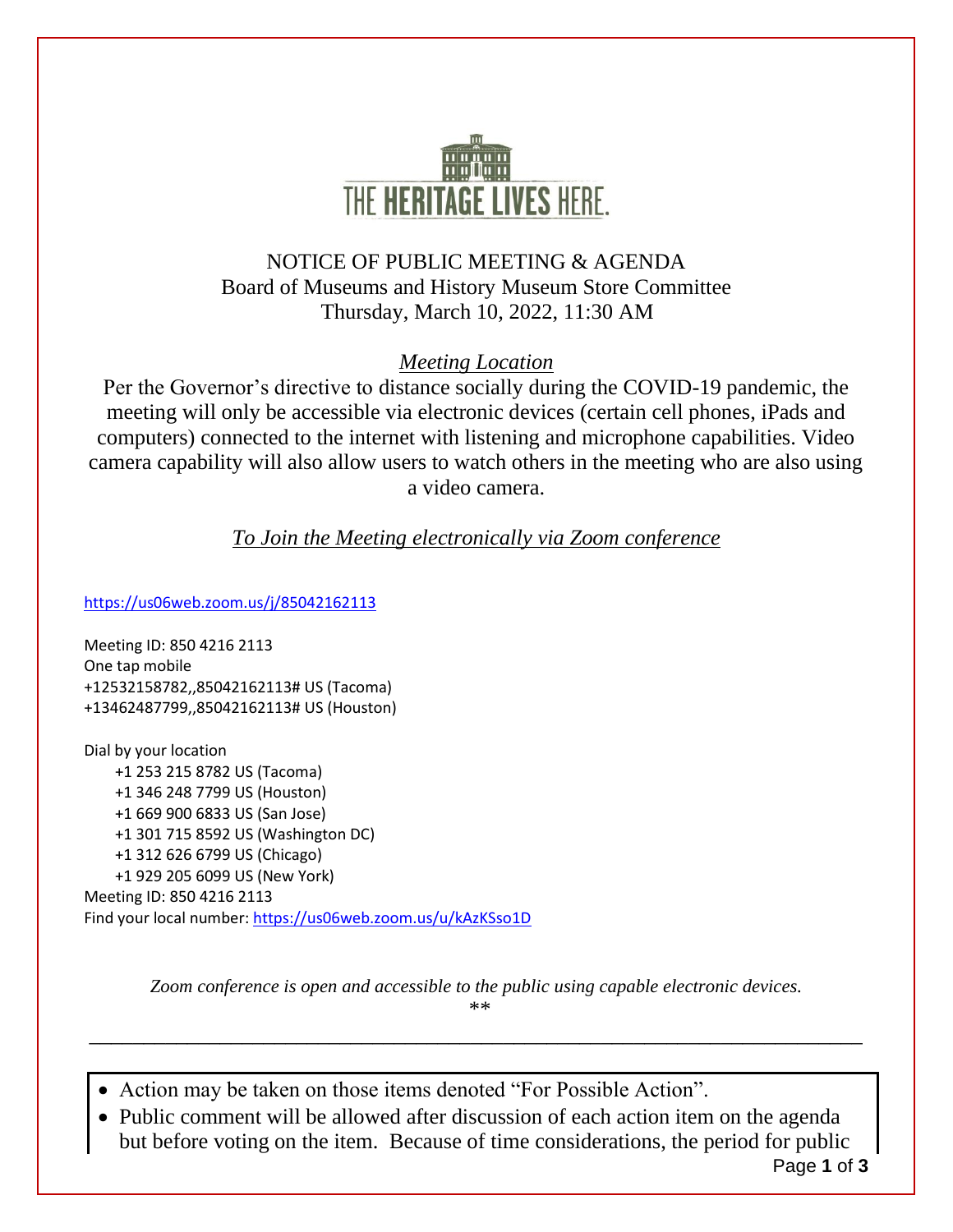comment may be limited to 3 minutes at the discretion of the chair, and speakers are urged to avoid repetition of comments made by previous speakers.

• Meetings are audio-recorded and transcribed as part of the public record. Speakers must identify themselves before speaking.

## **1.** CALL TO ORDER AND CONFIRMATION THAT THE MEETING WAS PROPERLY POSTED

## **2.** ROLL CALL AND DETERMINATION OF QUORUM

- **3.** PUBLIC COMMENT: Public comment is welcomed by the Board. A period of public comment will be allowed after discussion of each action item on the agenda, but before voting on the item. Because of time considerations, the period for public comment by each speaker may be limited to 3 minutes at the discretion of the Chair, and speakers are urged to avoid repetition of comments made by previous speakers. Pursuant to Governor Sisolak's Declaration of Emergency Directive 006, Section 2, public comment options may include, without limitation, written public comment submitted to the public body via mail or email.
- **4.** Online Museum Store Discussion: Progress review followed by ASO Daphne DeLeon to discuss her proposal for Certified Public Manager capstone project. For Possible Action.
- **5.** PUBLIC COMMENT AND DISCUSSION: Public comment is welcomed by the Board. Because of time considerations, the period for public comment by each speaker may be limited to 3 minutes at the discretion of the Chair, and speakers are urged to avoid repetition of comments made by previous speakers. Pursuant to Governor Sisolak's Declaration of Emergency Directive 006, Section 2, public comment options may include, without limitation, written public comment submitted to the public body via mail or email.

# **6.** ADJOURNMENT

#### NOTICE POSTING LOCATIONS

[https://notice.nv.gov](http://notice.nv.gov/) [http://museums.nevadaculture.org](http://museums.nevadaculture.org/) NEVADA DIVISION OF MUSEUMS & HISTORY, 412 E. Musser St., Suite 2. Carson Street, Carson City